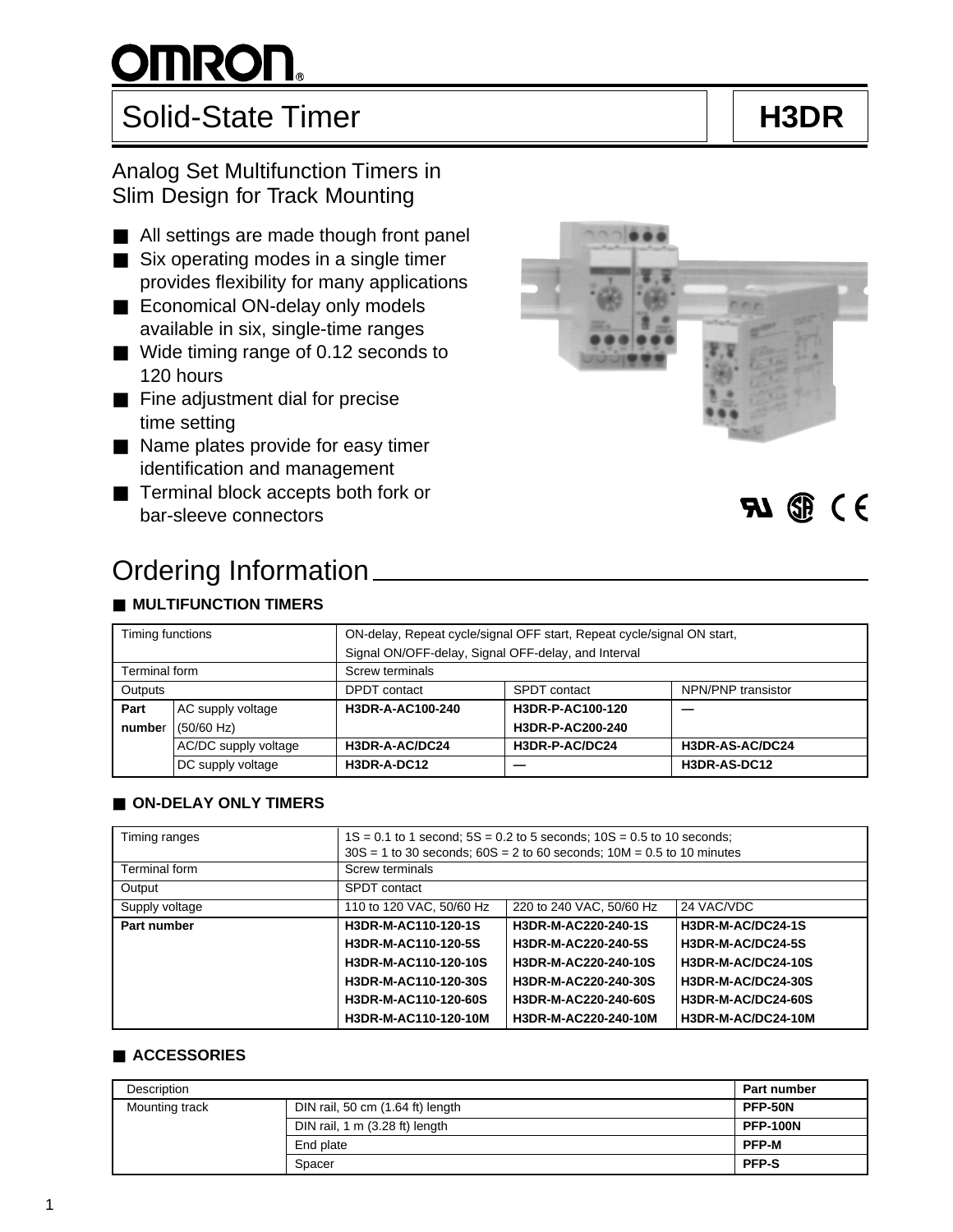### ■ RANGE SELECTION

### **H3DR-A, H3DR-AS**



| Timing unit |                  | Seconds Minutes   Hours |                            | 10 hours |  |  |  |  |
|-------------|------------------|-------------------------|----------------------------|----------|--|--|--|--|
| Setting     | 0                | Instantaneous output    |                            |          |  |  |  |  |
| l Time      | x <sub>0.1</sub> |                         | 1.2 to 12<br>$0.12$ to 1.2 |          |  |  |  |  |
| scale       | x <sub>1</sub>   | 1.2 to 12               | 12 to 120                  |          |  |  |  |  |

#### **H3DR-P**



| Timing unit   |                  | Seconds Minutes   Hours |               | 10 hours |  |  |  |
|---------------|------------------|-------------------------|---------------|----------|--|--|--|
| Setting       |                  | Instantaneous output    |               |          |  |  |  |
| <b>Time</b>   | x <sub>0.1</sub> |                         | $0.12$ to 1.2 |          |  |  |  |
| <b>Iscale</b> | x <sub>1</sub>   | 1.2 to 12               | 12 to 120     |          |  |  |  |

#### **H3DR-M**



| Rated time       | Time range          |
|------------------|---------------------|
| 1 s              | $0.1$ to 1 second   |
| 5 <sub>s</sub>   | 0.2 to 5 seconds    |
| 10 <sub>s</sub>  | $0.5$ to 10 seconds |
| 30 <sub>s</sub>  | 1 to 30 seconds     |
| 60 s             | 2 to 60 seconds     |
| $10 \text{ min}$ | 0.5 to 10 minutes   |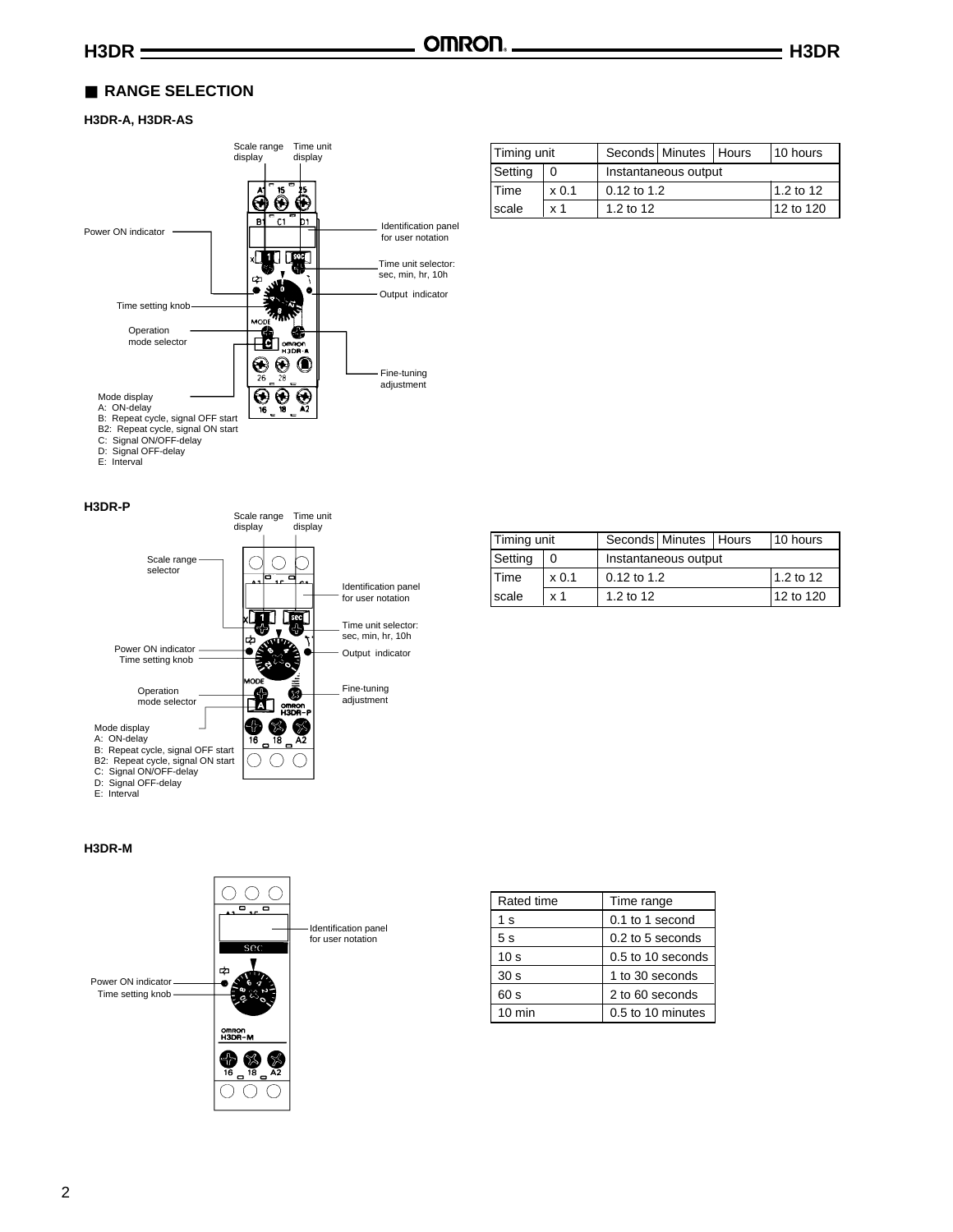### Specifications

| Part number                         |                                 |                        | H3DR-A                                                                                                                                                                                                                                                                  | H3DR-AS                                                              | H3DR-P                                                                                                                        | H3DR-M                                                  |  |  |  |  |
|-------------------------------------|---------------------------------|------------------------|-------------------------------------------------------------------------------------------------------------------------------------------------------------------------------------------------------------------------------------------------------------------------|----------------------------------------------------------------------|-------------------------------------------------------------------------------------------------------------------------------|---------------------------------------------------------|--|--|--|--|
| Supply voltage                      |                                 | AC                     | 24 V or 100-240, 50/60 Hz                                                                                                                                                                                                                                               |                                                                      | 24 V, 100-120 V or<br>200-240 V, 50/60 Hz                                                                                     | 24 V, 110-120 V or<br>220-240 VAC, 50/60 Hz             |  |  |  |  |
|                                     |                                 | DC                     | 12 V or 24 V                                                                                                                                                                                                                                                            | 24 V                                                                 |                                                                                                                               |                                                         |  |  |  |  |
|                                     | Operating voltage               |                        |                                                                                                                                                                                                                                                                         |                                                                      | 85% to 110% of rated voltage (90% to 110% with 12 VDC type)                                                                   |                                                         |  |  |  |  |
| Power<br>consumption                |                                 | AC                     | <b>10 VA</b>                                                                                                                                                                                                                                                            |                                                                      | 6 VA, 100-120 VAC<br>10 VA, 200-240 VAC<br>2 VA, 24 VAC                                                                       | 6 VA, 110-120 VAC<br>10 VA, 220-240 VAC<br>2 VA, 24 VAC |  |  |  |  |
|                                     |                                 | DC                     | 1 W                                                                                                                                                                                                                                                                     |                                                                      | 1 W, 24 VDC                                                                                                                   | 1 W, 24 VDC                                             |  |  |  |  |
| Timing<br>functions                 |                                 |                        |                                                                                                                                                                                                                                                                         |                                                                      | ON-delay, Repeat cycle/signal OFF start, Repeat cycle/signal<br>ON start, Signal ON/OFF-delay, Signal OFF-delay, and Interval | ON-delay                                                |  |  |  |  |
| Start, reset,                       |                                 | Type                   | No-voltage input                                                                                                                                                                                                                                                        |                                                                      |                                                                                                                               | $\overline{\phantom{0}}$                                |  |  |  |  |
| qate inputs*                        |                                 | ON impedance           | 1 k $\Omega$ max.                                                                                                                                                                                                                                                       |                                                                      |                                                                                                                               |                                                         |  |  |  |  |
|                                     |                                 | Residual voltage       | $1 V$ max.                                                                                                                                                                                                                                                              |                                                                      |                                                                                                                               |                                                         |  |  |  |  |
|                                     |                                 | OFF impedance          | 100 k $\Omega$ min.                                                                                                                                                                                                                                                     |                                                                      |                                                                                                                               |                                                         |  |  |  |  |
| Control<br>output                   | <b>Type</b>                     | Time limit             | <b>DPDT</b> contact                                                                                                                                                                                                                                                     | NPN or PNP**<br>transistor                                           | <b>SPDT</b> contact                                                                                                           | <b>SPDT</b> contact                                     |  |  |  |  |
|                                     |                                 | Instantaneous          | $\overline{\phantom{0}}$                                                                                                                                                                                                                                                |                                                                      |                                                                                                                               |                                                         |  |  |  |  |
|                                     | Max. load                       |                        | 5 A, 250 VAC<br>$(p.f. = 1)$                                                                                                                                                                                                                                            | 100 mA, 30 VDC<br>max. with 2 VDC<br>residual voltage                | 5 A, 250 VAC<br>$(p.f. = 1)$                                                                                                  | 5 A, 250 VAC<br>$(p.f. = 1)$                            |  |  |  |  |
|                                     | Min. load                       |                        | 100 mA, 5 VDC                                                                                                                                                                                                                                                           |                                                                      | 100 mA, 5 VDC                                                                                                                 | 100 mA, 5 VDC                                           |  |  |  |  |
| Repeat accuracy                     |                                 |                        | $±2\%$ FS max.<br>$\pm$ 1% FS max. (1% $\pm$ 10 ms in the 1.2 s range)                                                                                                                                                                                                  |                                                                      |                                                                                                                               |                                                         |  |  |  |  |
| Setting error                       |                                 |                        | $\pm$ 10% FS $\pm$ 0.05 s max.                                                                                                                                                                                                                                          |                                                                      |                                                                                                                               |                                                         |  |  |  |  |
| Resetting system                    |                                 |                        | Power reset with minimum power opening time of 0.1 s                                                                                                                                                                                                                    |                                                                      |                                                                                                                               |                                                         |  |  |  |  |
| Resetting time                      |                                 |                        | $0.1$ s max.                                                                                                                                                                                                                                                            |                                                                      |                                                                                                                               |                                                         |  |  |  |  |
| Indicators                          |                                 |                        | Power (green LED), Output ON (orange LED)<br>Power (green LED)                                                                                                                                                                                                          |                                                                      |                                                                                                                               |                                                         |  |  |  |  |
| <b>Materials</b>                    |                                 |                        | Plastic case, knob                                                                                                                                                                                                                                                      |                                                                      |                                                                                                                               |                                                         |  |  |  |  |
| Mounting                            |                                 |                        | DIN rail track                                                                                                                                                                                                                                                          |                                                                      |                                                                                                                               |                                                         |  |  |  |  |
| Connections                         |                                 |                        | <b>Terminal screws</b>                                                                                                                                                                                                                                                  |                                                                      |                                                                                                                               |                                                         |  |  |  |  |
| Weight                              |                                 |                        | 120 g (4.7 oz.)                                                                                                                                                                                                                                                         |                                                                      |                                                                                                                               |                                                         |  |  |  |  |
| Approvals                           |                                 |                        | UL/CSA/CE (EMC) (LV)                                                                                                                                                                                                                                                    |                                                                      |                                                                                                                               |                                                         |  |  |  |  |
|                                     | Operating ambient temperature   |                        | -10 $\degree$ to 55 $\degree$ C (14 $\degree$ to 131 $\degree$ F)                                                                                                                                                                                                       |                                                                      |                                                                                                                               |                                                         |  |  |  |  |
| Humidity                            |                                 |                        | 35 to 85% RH                                                                                                                                                                                                                                                            |                                                                      |                                                                                                                               |                                                         |  |  |  |  |
|                                     | Vibration Mechanical durability |                        | 10 to 55 Hz, 1.5 mm (0.06 in) double<br>amplitude each in three directions                                                                                                                                                                                              |                                                                      | 10 to 55 Hz with 0.75 mm (0.03 in) double<br>amplitude each in three directions                                               |                                                         |  |  |  |  |
|                                     |                                 | Malfunction durability | 10 to 55 Hz, 0.5 mm (0.02 in) double<br>amplitude each in three directions                                                                                                                                                                                              |                                                                      | 10 to 55 Hz with 0.5 mm (0.02 in) double<br>amplitude each in three directions                                                |                                                         |  |  |  |  |
| Shock                               | Malfunction durability          | Mechanical durability  | 30 G each in three directions<br>10 G each in three directions                                                                                                                                                                                                          |                                                                      | 100 G each in three directions<br>10 G each in three directions                                                               |                                                         |  |  |  |  |
|                                     | Variation due to voltage change |                        |                                                                                                                                                                                                                                                                         | $\pm 0.5\%$ FS max., $\pm 0.5\%$ $\pm 10$ ms max. in the 1.2 s range |                                                                                                                               | $±2\%$ FS max.                                          |  |  |  |  |
| Variation due to temperature change |                                 |                        | $±5\%$ FS max.<br>$\pm$ 2% FS max., $\pm$ 0.2% $\pm$ 10 ms max. in the 1.2 s range                                                                                                                                                                                      |                                                                      |                                                                                                                               |                                                         |  |  |  |  |
|                                     | Insulation resistance           |                        | 100 $\text{M}\Omega$ min. at 500 VDC                                                                                                                                                                                                                                    |                                                                      |                                                                                                                               |                                                         |  |  |  |  |
| Dielectric strength                 |                                 |                        | 2,000 VAC, 50/60 Hz for 1 minute between current-carrying and non-current-carrying parts<br>2,000 VAC, 50/60 Hz for 1 minute between control output terminals and operating circuit<br>1,000 VAC, 50/60 Hz for 1 minute between contacts not located next to each other |                                                                      |                                                                                                                               |                                                         |  |  |  |  |
| Service life                        |                                 | Mechanical             |                                                                                                                                                                                                                                                                         | 20 million operations minimum at 1,800 operations/hour               |                                                                                                                               |                                                         |  |  |  |  |
|                                     |                                 | Electrical             |                                                                                                                                                                                                                                                                         | 100,000 operations minimum at 5 A, 250 VAC (p.f. = 1)                |                                                                                                                               |                                                         |  |  |  |  |
|                                     |                                 |                        |                                                                                                                                                                                                                                                                         |                                                                      |                                                                                                                               |                                                         |  |  |  |  |

#### **NOTE:**

\*H3DR-P has start input only; H3DR-M has no inputs.

\*\*The internal circuits are optically isolated from the output, enabling application of either NPN or PNP transistor devices.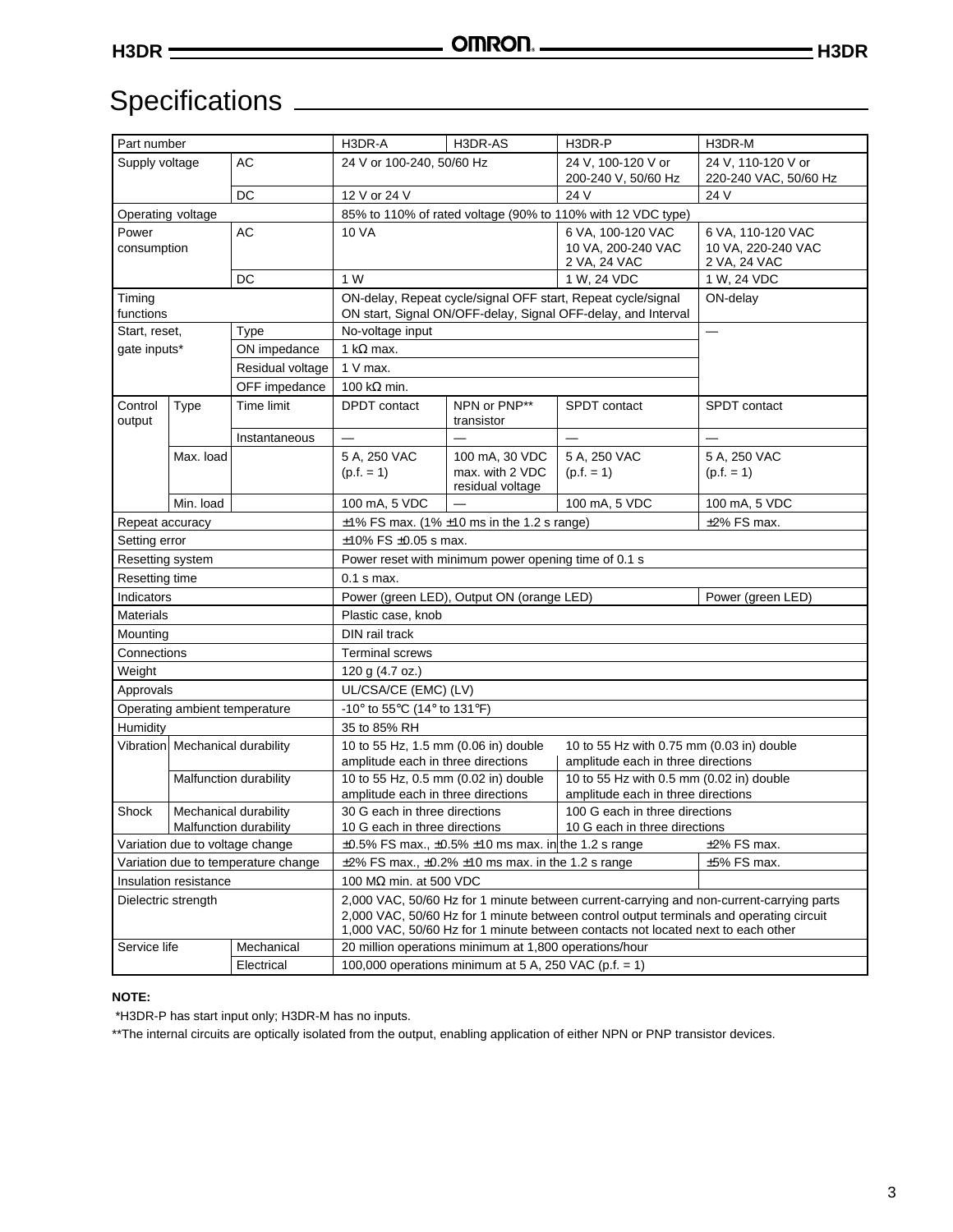### Engineering Data

■ **ELECTRICAL SERVICE LIFE**



### Reference:

A maximum current of 0.15 A can be switched at 125 VDC  $(p.f. = 1)$ . Maximum current of 0.1 A can be switched if L/R is 7 ms. In both cases, a life of 100,000 operations can be expected.

The minimum applicable load is 10 mA at 5 VDC.

### Timing Charts

### ■ H3DR-M ON-DELAY ONLY TIMER

Note: The minimum reset time is 0.1 s and the minimum signal input delay is 0.05 s. The letter "t" in the timing charts stands for the set time and "t-a" means that the period is less than the time set.



### ■ H3DR-P MULTI-MODE TIMER WITH POWER-OFF RESET

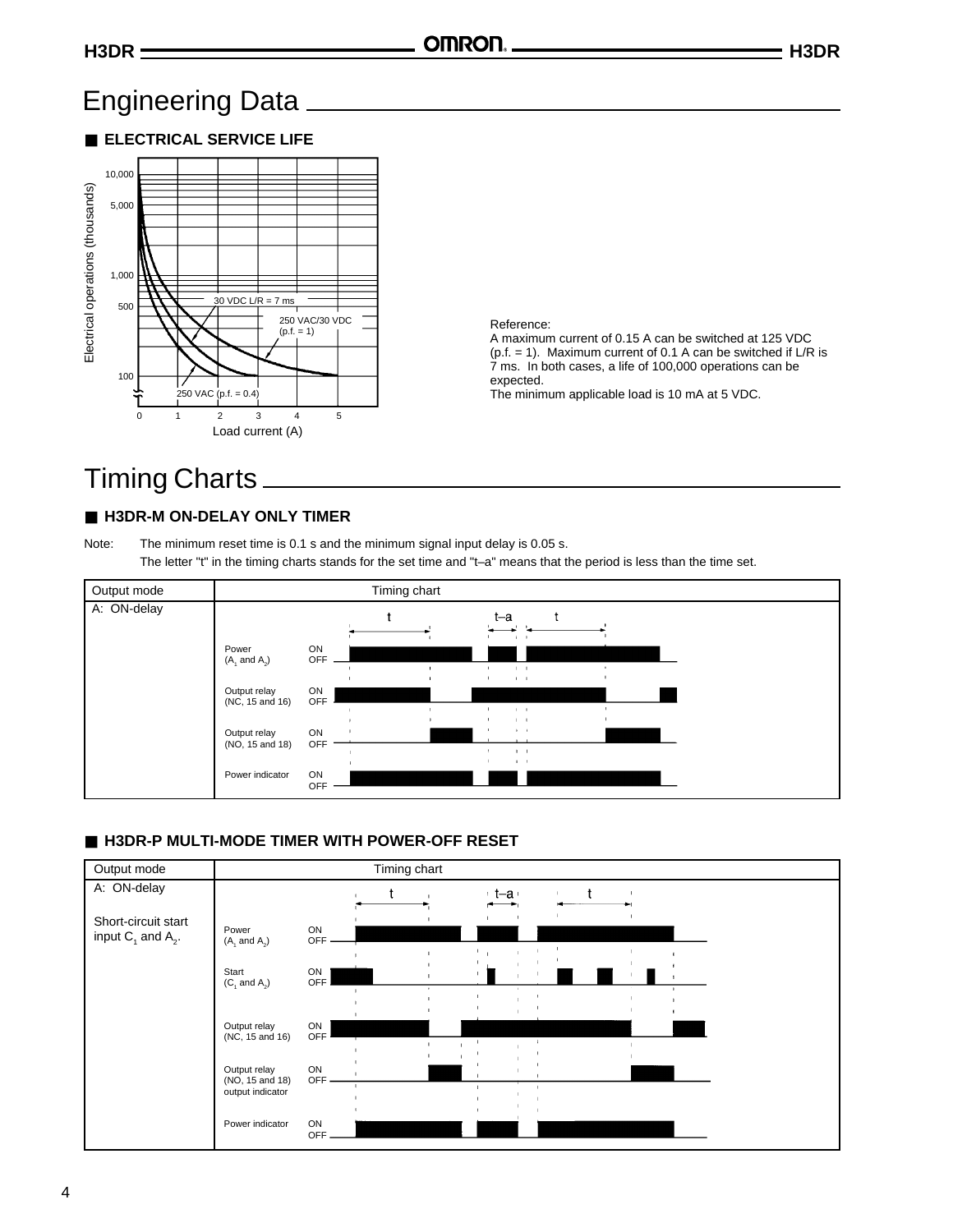### **H3DR-P TIMING CHARTS continued**

| Output mode                                    |                                                     |                          |                               | Timing chart                                           |                              |                                    |   |                              |                                |              |                                 |  |  |  |
|------------------------------------------------|-----------------------------------------------------|--------------------------|-------------------------------|--------------------------------------------------------|------------------------------|------------------------------------|---|------------------------------|--------------------------------|--------------|---------------------------------|--|--|--|
| B: Repeat cycle                                |                                                     |                          |                               | t<br>t                                                 | t-a                          |                                    | t | t                            | t                              |              | $t-a$                           |  |  |  |
| signal OFF start                               |                                                     |                          |                               |                                                        |                              |                                    |   |                              |                                |              |                                 |  |  |  |
| Short-circuit start<br>input $C_1$ and $A_2$ . | Power<br>$(A_1 \text{ and } A_2)$                   | ${\sf ON}$<br>OFF        |                               |                                                        |                              | $_{\rm 1}$ $^{-1}$                 |   | $\mathbf{I}$                 | I.                             | ×            | $\blacksquare$                  |  |  |  |
|                                                | Start<br>$(C_1$ and $A_2$ )                         | ON<br>OFF                |                               | $\mathbf{I}$                                           | $\mathbb{F}$<br>$\mathbf{I}$ | $\pm$ $^{-1}$                      |   | $\mathbf{I}$                 |                                |              |                                 |  |  |  |
|                                                |                                                     |                          |                               |                                                        | $\blacksquare$               | $\mathbf I$                        |   |                              |                                |              |                                 |  |  |  |
|                                                | Output relay<br>(NC, 15 and 16)                     | ON<br>OFF                |                               |                                                        | $\mathbf{I}$<br>$\mathbf{1}$ |                                    |   |                              |                                | $\mathbf{I}$ | I.                              |  |  |  |
|                                                | Output relay<br>(NO, 15 and 18)<br>output indicator | ${\sf ON}$<br>OFF        |                               |                                                        | $\mathbf{I}$<br>$\mathbf{I}$ |                                    |   |                              |                                | $\mathbf{I}$ |                                 |  |  |  |
|                                                | Power indicator                                     | ON<br>OFF                |                               |                                                        |                              |                                    |   |                              |                                |              |                                 |  |  |  |
| B2: Repeat cycle<br>signal ON start            |                                                     |                          |                               | t<br>t                                                 | $t-a$                        |                                    | t |                              | t<br>$\mathbf{1}$              | t            | +t–a+                           |  |  |  |
| Short-circuit start<br>input $C_1$ and $A_2$ . | Power<br>$(A_1 \text{ and } A_2)$                   | ON<br>OFF                |                               |                                                        |                              | $\mathsf I$                        |   |                              | $\mathbf{1}$                   |              |                                 |  |  |  |
|                                                | Start<br>$(C_1$ and $A_2)$                          | ON<br>OFF                |                               |                                                        |                              |                                    |   |                              |                                |              |                                 |  |  |  |
|                                                | Output relay                                        |                          |                               |                                                        |                              |                                    |   |                              |                                |              |                                 |  |  |  |
|                                                | $(NC, 15 \text{ and } 16)$                          | ON<br>OFF                |                               |                                                        |                              | $\mathbf{I}=\mathbf{I}$<br>$1 - 1$ |   |                              |                                |              |                                 |  |  |  |
|                                                | Output relay<br>(NO, 15 and 18)<br>output indicator | ON<br>OFF                |                               |                                                        |                              | $\mathbf{I}$                       |   |                              |                                |              |                                 |  |  |  |
|                                                | Power indicator                                     | ON<br>OFF                |                               |                                                        |                              |                                    |   |                              |                                |              |                                 |  |  |  |
| C: Signal ON/OFF<br>delay                      |                                                     |                          |                               |                                                        | t                            |                                    | t |                              | $+t-a$ .                       | t            | , t–a⊣                          |  |  |  |
| Short-circuit start<br>input $C_1$ and $A_2$ . | Power<br>$(A_1 \text{ and } A_2)$                   | ON<br>OFF                | t.<br>$\bar{1}$               | $1\leq i\leq 1$                                        | $\mathbf{1}=\mathbf{1}$      | $\mathbf{I}$                       |   | $\mathbb{L}$<br>$\mathbf{u}$ | $\mathbf{r}$<br>$\mathbb{R}^2$ |              | $\Gamma = 1$                    |  |  |  |
|                                                | Start<br>$(C_1$ and $A_2)$                          | ON<br>OFF                |                               | $\pm$<br>$\sim 1$                                      | $\mathbf{1}=\mathbf{1}$      |                                    |   | $\mathcal{F}=\mathcal{F}$    |                                |              | $\mathbf{1}=\mathbf{1}$         |  |  |  |
|                                                | Output relay                                        | ON                       | ٠<br>$\overline{\phantom{a}}$ |                                                        |                              |                                    |   | $\pm$                        |                                |              | $1 - 1$                         |  |  |  |
|                                                | (NC, 15 and 16)                                     | OFF                      | $\bar{t}$<br>$\mathbb{I}$     | $\mathbf{F} = -\mathbf{I}$<br>$\mathbf{I}$<br>$\sim 1$ |                              |                                    |   | $\mathbf{I}$<br>$\mathbf{1}$ | $\mathbf{1}$                   | $\mathsf I$  | $1\leq i\leq n$<br>$\mathbf{f}$ |  |  |  |
|                                                | Output relay<br>(NO, 15 and 18)<br>output indicator | ON<br>OFF                |                               |                                                        | $\mathbf{I}$                 |                                    |   | $\mathbf{I}$                 | $\mathbf{1}$                   |              | $\mathbf{I}$                    |  |  |  |
|                                                | Power indicator                                     | ${\sf ON}$<br><b>OFF</b> |                               |                                                        |                              |                                    |   |                              |                                |              |                                 |  |  |  |

**NOTE:** The minimum reset time is 0.1 s and the minimum signal input delay is 0.05 s.

The letter "t" in the timing charts stands for the set time and "t–a" means that the period is less than the time set.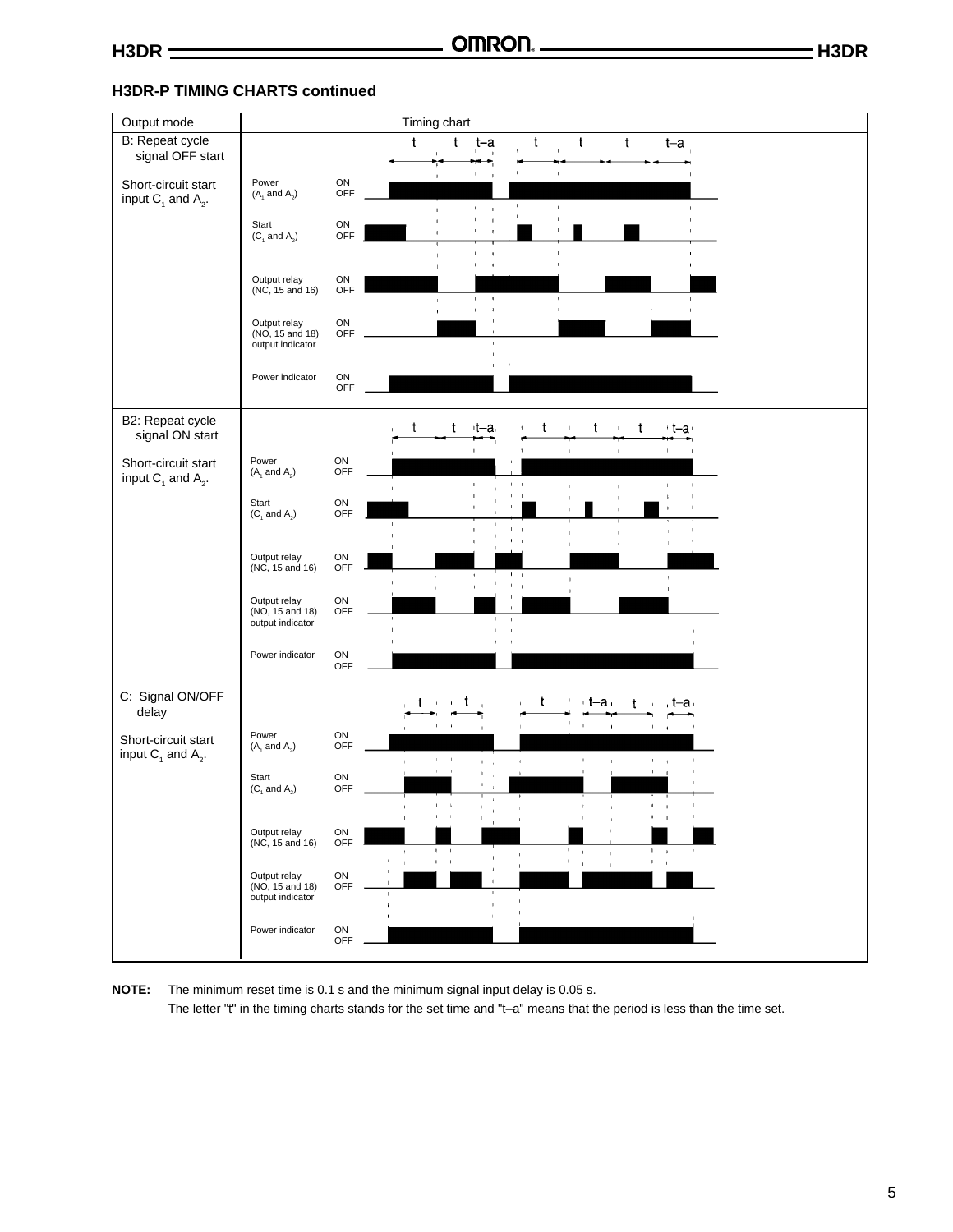### **H3DR-P TIMING CHARTS continued**



### ■ **H3DR-A**❑ **MULTI-MODE TIMER WITH EXTERNAL RESET AND GATE INPUTS**

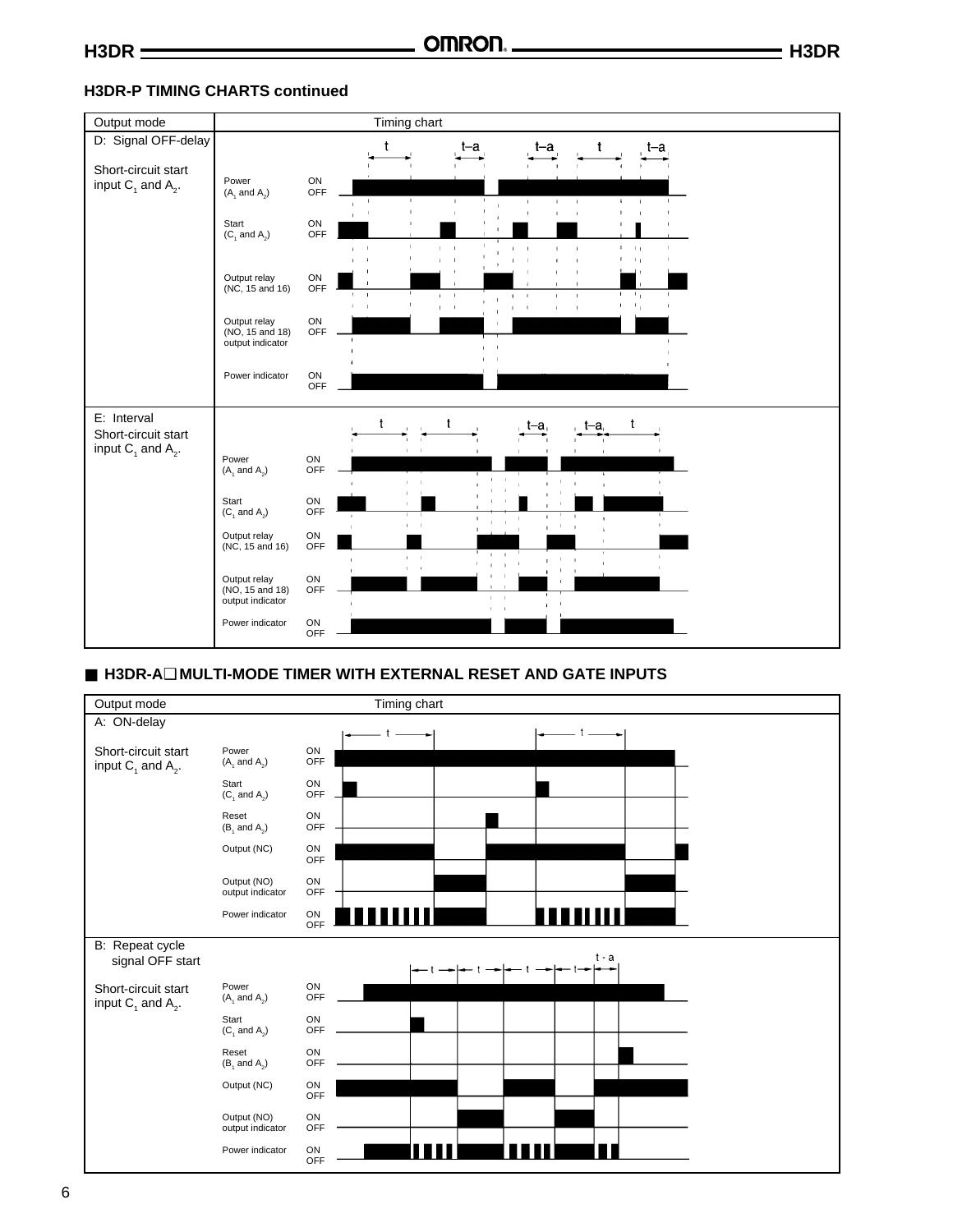### **H3DR-A**❑ **TIMING CHARTS continued**

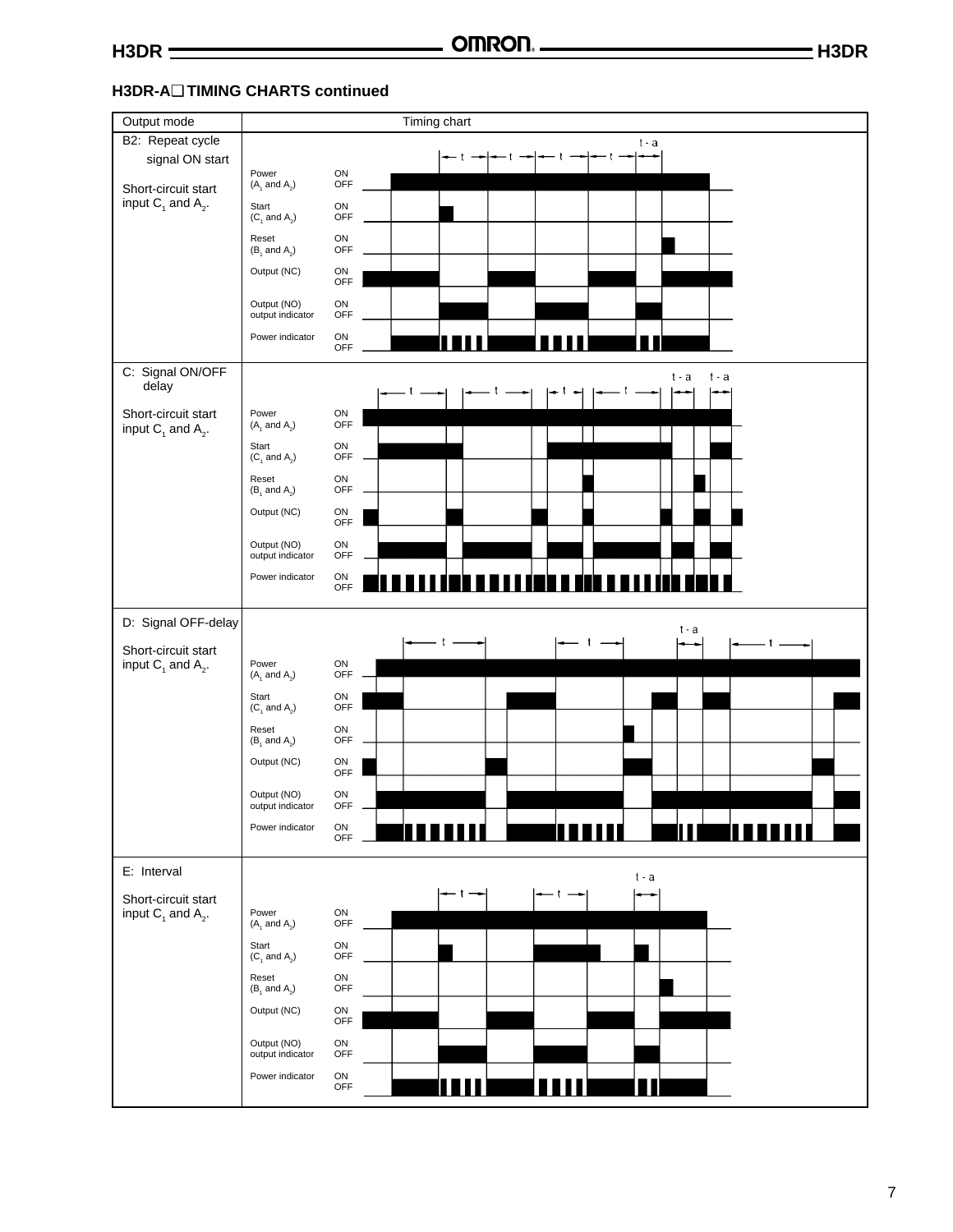### **H3DR-A**❑ **TIMING CHARTS continued**

Gate signal input in mode A (ON-delay).



### Dimensions.

Unit: mm (inch)



### ■ **MOUNTING TRACK AND ACCESSORIES**

PFP-100N, PFP-50N DIN Rail Track **PFP-M End Plate** Pressure PFP-S Spacer





 $37.3$ 

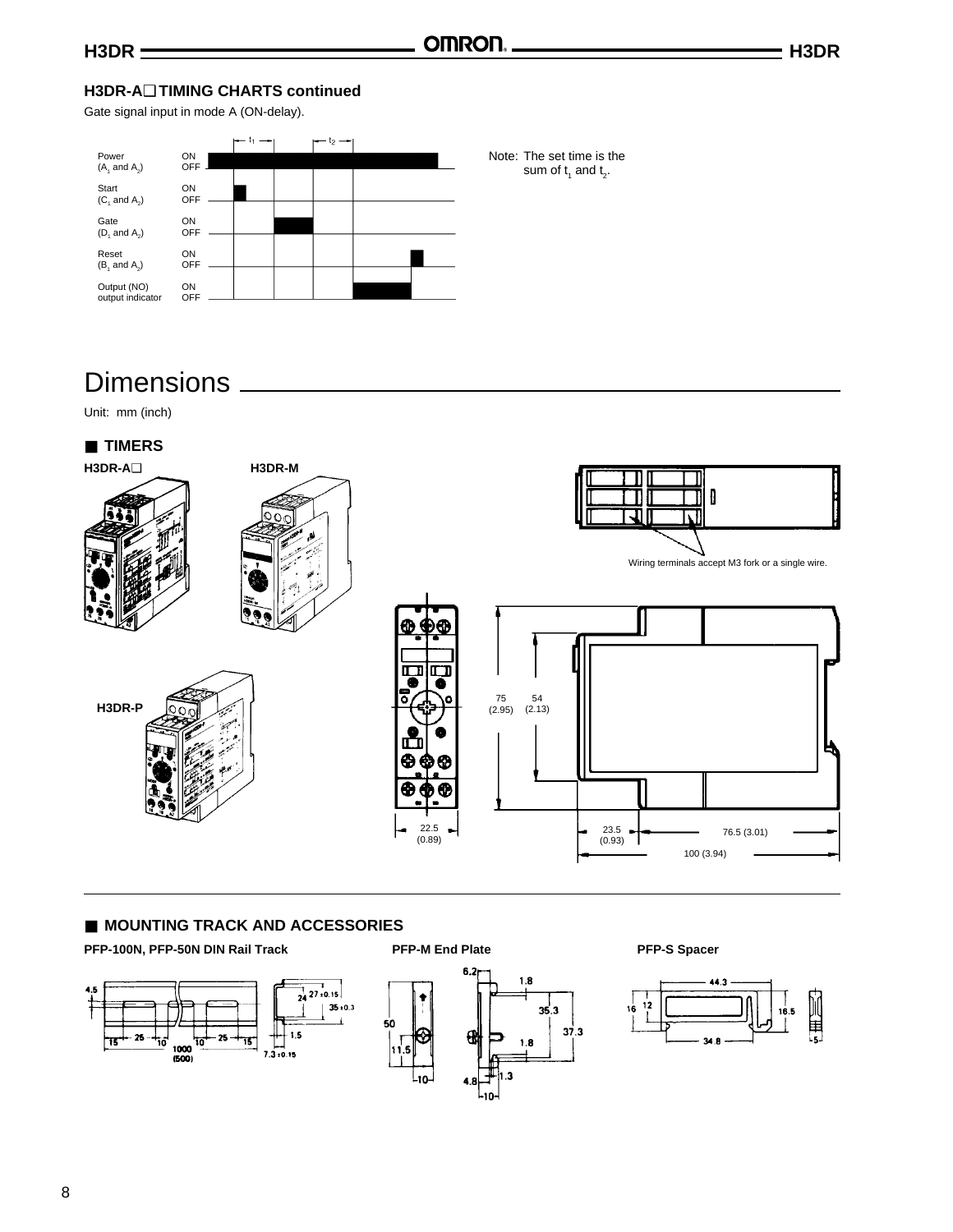### Connections

### ■ **TERMINAL ARRANGEMENT**

| Part    | Input terminal number (no voltage only) |                |                |            | Power supply terminal numbers | Output terminal numbers |     |           |    |
|---------|-----------------------------------------|----------------|----------------|------------|-------------------------------|-------------------------|-----|-----------|----|
| number  | Start                                   | Reset          | Gate           | <b>COM</b> | AC (common), $DC -$           | AC (hot), $DC +$        | COM | <b>NC</b> | NO |
| H3DR-A  | C <sub>1</sub>                          | <b>B1</b>      | D <sub>1</sub> | A2         | A <sub>2</sub>                | A1                      | 15  | 16        | 18 |
|         |                                         |                |                |            |                               |                         | 25  | 26        | 28 |
| H3DR-AS | C1                                      | B <sub>1</sub> | D1             | A2         | A2                            | A1                      | 15  |           | 18 |
| H3DR-M  |                                         |                |                |            | A2                            | A1                      | 15  | 16        | 18 |
| H3DR-P  | C <sub>1</sub>                          |                |                | A2         | A <sub>2</sub>                | A1                      | 15  | 16        | 18 |

#### **H3DR-A DPDT Relay Output**





**H3DR-AS Transistor Output**

(о,

 $\begin{array}{c} \n\text{15}\n\end{array}$ 

 $\rm [c,$ 

 $16$ 

 $\bf 18$ .<br>A

A



#### **H3DR-M SPDT Relay Output**

 $15$ 

7, q

18

 $(18)$  $A_2$ 

#### **H3DR-P SPDT Relay Output**

i8

 $18$ 

 $\sqrt{G}$ 

 $(A<sub>2</sub>)$ 



 $A<sub>1</sub>$ Start  $C_1$ Power<br>supply  $\lambda$  $A<sub>2</sub>$ 

### ■ **INPUT CONNECTIONS FOR H3DR-A AND H3DR-P**

The inputs to H3DR timers are no-voltage (short circuit or open) inputs.

#### **No-Contact, No-Voltage Input Contact, No-Voltage Input No-Contact, No-Voltage Input**

(Connection to NPN open collector output sensor) (Connection to a voltage output sensor)







#### **No-Voltage Input Signal Levels**

| No-contact input             | Contact input                           |                                   |
|------------------------------|-----------------------------------------|-----------------------------------|
| Short-circuit level          | Open level                              |                                   |
| <b>Transistor ON</b>         | <b>Transistor OFF</b>                   | Use contacts which can adequately |
| Residual voltage: 1 V max.   | Impedance when OFF: 100 k $\Omega$ min. | switch 0.1 mA at 5 V              |
| Impedance when ON: 1 kΩ max. |                                         |                                   |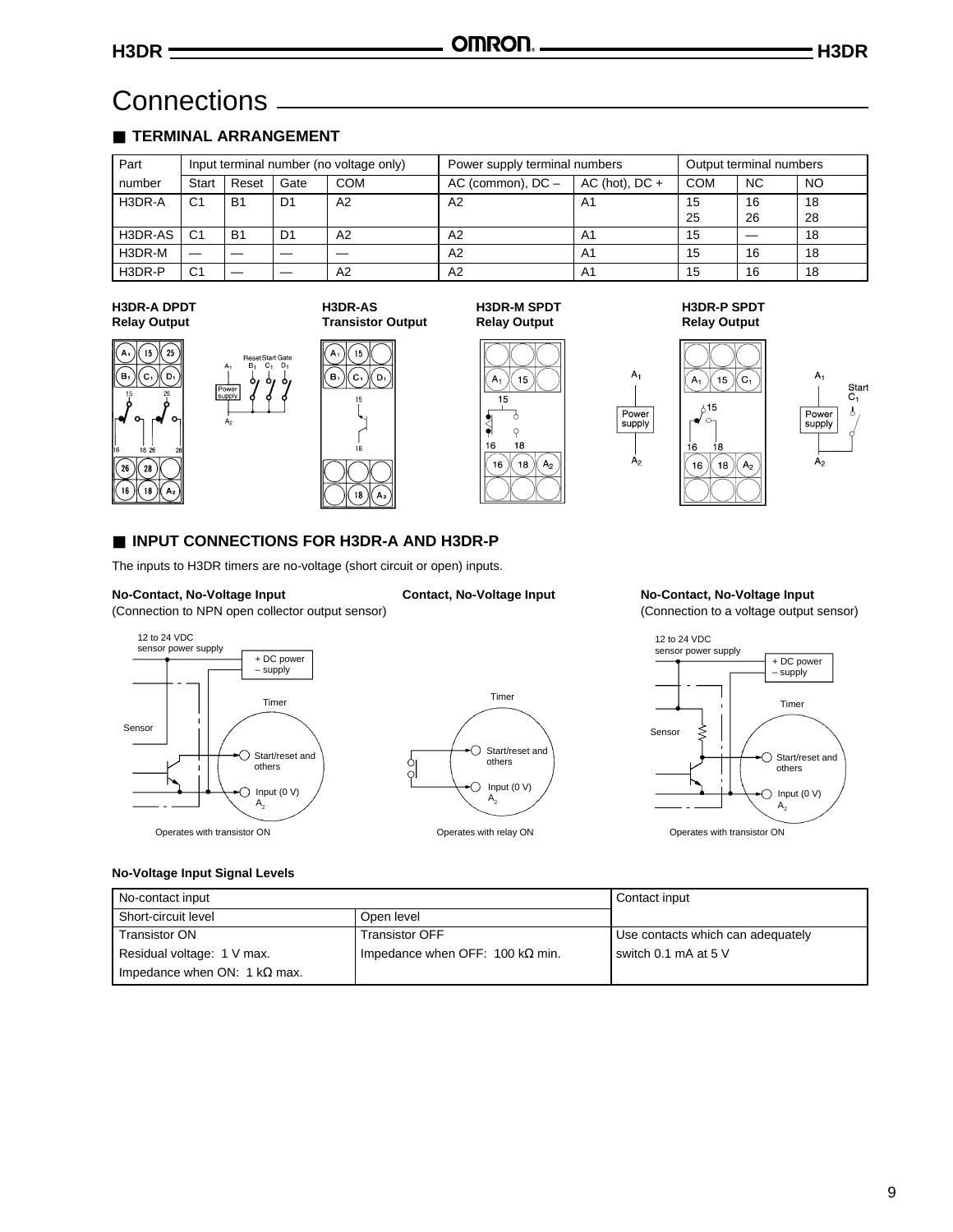### Installation

### ■ **POWER SUPPLIES**

An AC power supply can be connected to the power input terminals without regarding polarity. A DC power supply must be connected to the power input terminals as designated according to the polarity of the terminals.

A DC power supply can be connected if its ripple factor is 20% or less and the mean voltage is within the rated operating voltage range of the timer.

Connect the power supply voltage through a relay or switch in such a way that the voltage reaches a fixed value at once or the timer may not be reset or a timer error could result.

### ■ **INPUT AND OUTPUT PRECAUTIONS**

An appropriate input is applied to the input signal terminals of the timer when the input terminal  $C<sub>1</sub>$  and the common terminal  $\mathsf{A}_2$  for the input signal are short-circuited.

**WARNING:** Do not connect an input terminal to any terminal other than the common terminal. Do not apply a voltage across input and common terminals or the internal circuits of the timer may be damaged.



\* Power supply terminal  $A_2$  is a common terminal for the input signal (S) to the timer. Never use terminal  $A_1$  as the common terminal for this purpose, otherwise the internal circuit of the timer may be damaged.

\*\* Do not connect a relay or any other load between these two points, otherwise the internal circuit of the timer may be damaged due to the high-tension voltage applied to the input terminals.

For the power supply of an input device, use an isolating transformer, of which the primary and secondary windings are mutually isolated and the secondary winding is not grounded.

Use a commercial power supply with a sine-wave frequency of 50 or 60 Hz to supply 100 or 200 VAC.

When connecting a relay or a transistor as an external signal input device, pay attention to the following points to prevent short-circuiting due to a sneak current to the transformerless power supply. If a relay or transistor is connected to two or more timers, the input terminals of these timers must be wired properly so that they will not be different in phase or the terminals will be short-circuited to one another as shown below.



### ■ **ENVIRONMENT**

When using the timer in an area with excess electrical noise, separate the timer, wiring and the equipment which generates the input signals as far as possible from the noise sources. It is also recommended to shield the input signal wiring to prevent electrical interference.

Organic solvents (such as paint thinner), as well as very acidic or basic solutions can damage the outer casing of the timer.